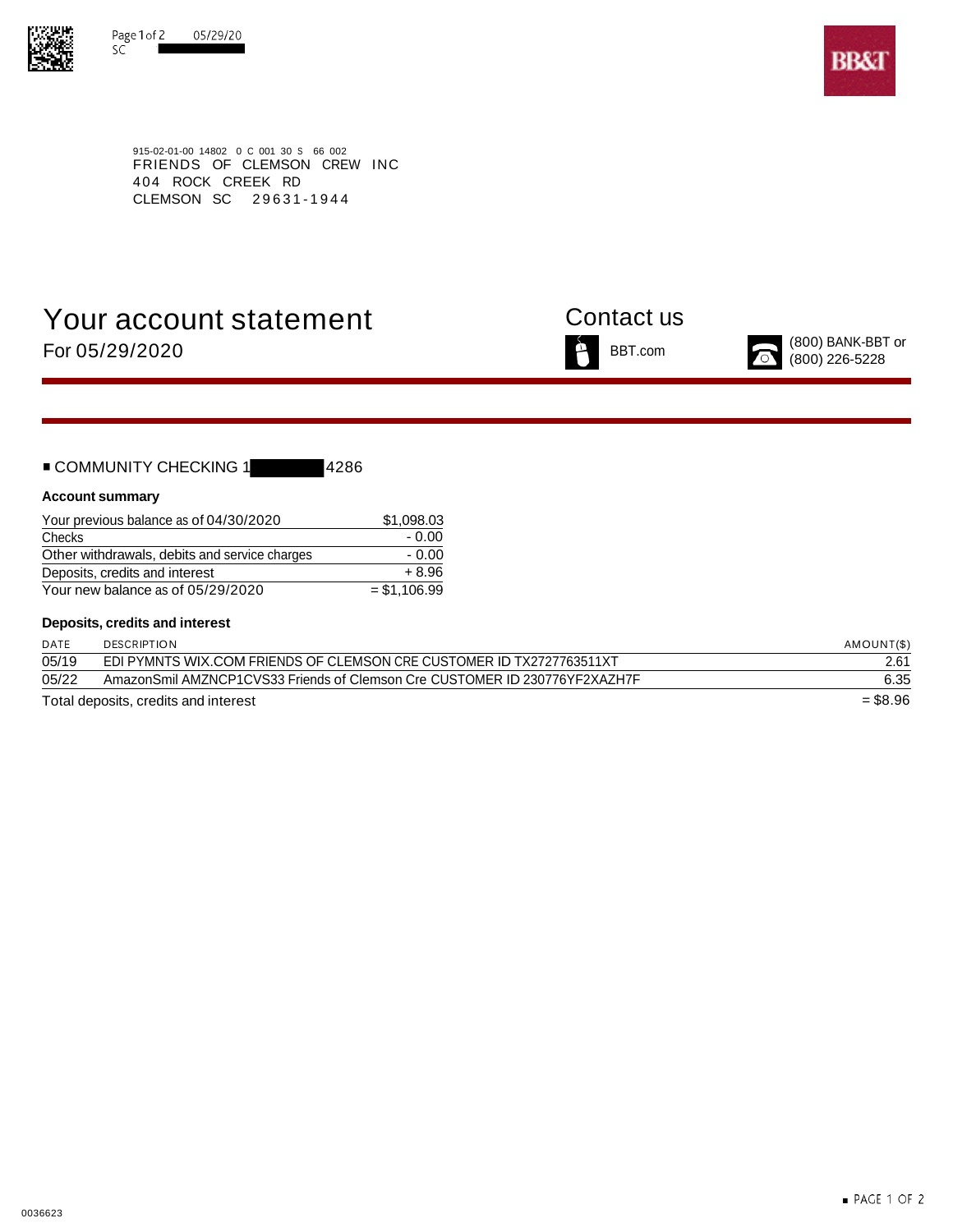

# Questions, comments or errors?

account, please call us at 1-800-BANK BBT (1-800-226-5228) 24 hours a day, 7 days midnight ET. You may also contact your local BB&T financial center. To locate a BB&T financial center in your area, please visit BBT.com. The state of the state of the state of the state of the state of the state of the state of the state of the state of the state of the state of the state of the stat

### **Electronic fund transfers (For Consumer Accounts Only. Commercial Accounts Important information about your Constant Credit Account refer to the Commercial Bank Services Agreement.)**

governing those services, which may not provide an error resolution process in all CHARGE will automatically be imposed on the account's outstanding "Average cases. Please refer to the terms and conditions for those services. daily balance." The **INTEREST CHARGE** is calculated by applying the "Daily

statement or receipt is wrong or if you need more information about a transfer on To get the "Average daily balance," we take the beginning account balance each<br>the statement or receipt IMMFDIATFLY call 1-800-226-5228 or w the statement or receipt, IMMEDIATELY call 1-800-226-5228 or write to:

Tell us as soon as you can, if you think your statement or receipt is wrong, or if you need more information about a transfer listed on the statement or receipt. We **Billing Rights Summary** must hear from you no later than sixty (60) days after we sent the FIRST statement on which the problem or error appeared. If you think your statement is incorrect, or if you need more information about a

- 
- Describe the error or transfer you are unsure of, and explain as clearly as you can your local BB&T financial center. To dispute a why you believe it is an error or why you need more information why you believe it is an error or why you need more information<br>Tell us the dollar amount of the suspected error and the following address Division
- Fell us the dollar amount of the suspected error<br>Vou tell us orally we may require that you also send us your complaint or BO Box 200

If you tell us orally, we may require that you also send us your complaint or PO Box 200<br>question in writing within ten (10) business days. We will tell you the results of our Wilson NC 27894-0200 question in writing within ten (10) business days. We will tell you the results of our Wilson NC 27894-0200<br>investigation within ten (10) business days after we hear from you, and we will We must hear from you no later tha investigation within ten (10) business days after we hear from you, and we will We must hear from you no later than sixty (60) days after we sent you the FIRST<br>correct any error promptly. If we need more time, however, we correct any error promptly. If we need more time, however, we may take up to statement on which the error or problem appeared. You may telephone us, but If or the endlowing to the more time, however, we may take up to the forty-five (45) days to investigate your complaint or questions for ATM doing so will<br>transactions made within the United States and up to pinety (90) days for new information: transactions made within the United States and up to ninety (90) days for new information:<br>accounts foreign initiated transactions and point-of-sale transactions. If we decide • Your name and account number accounts, foreign initiated transactions and point-of-sale transactions. If we decide to do this, we will re-credit your account within ten (10) business days for the • Describe the error or transfer you are unsure about, and explain in detail why<br>amount you think is in error, minus a maximum of \$50. If we amount you think is in error, minus a maximum of \$50. If we ask you to put your complaint in writing, and we do not receive it within ten (10) business days, we may • The dollar amount of the suspected error not re-credit your account and you will not have use of the money during the time During our investigation process, you are not responsible for paying any amount in

Tell us AT ONCE if you believe your access device has been lost or stolen, or delinquent or take any action to collect the amount in question. someone may have electronically transferred money from your account without your permission, or someone has used information from a check to conduct an **Mail-in deposits** unauthorized electronic fund transfer. If you tell us within two (2) business days If you wish to mail a deposit, please send a deposit ticket and check to your local after vou learn of the loss or theft of your access dev after you learn of the loss or theft of your access device or the unauthorized BB&T financial center. Visit l<br>transaction, you can lose no more than \$50 if someone makes electronic transfers you. Please do not send cash. transaction, you can lose no more than \$50 if someone makes electronic transfers without your permission.

If you do NOT tell us within two (2) business days after you learn of the loss or theft If you need to change your address, please visit your local BB&T financial center or of your access device or the unauthorized transaction, and we can prove we could call BB&T Phone24 at 1-800-BANK BBT (1-800-226-5228).

For general questions/comments or to report errors about your statement or have stopped someone from making electronic transfers without your permission if account please call us at 1-800-BANK BBT (1-800-226-5228) 24 hours a week. BB&T Care Center Associates are available to assist you from 6 a.m. until shows transfers you did not make, tell us at once. If you do not tell us within sixty<br>midnight FT You may also contact your local BB&T finan taking the money if you had told us in time.

Services such as Bill Payments and Zelle® are subject to the terms and conditions Once advances are made from your Constant Credit Account, an INTEREST periodic rate" to the 'Average daily balance" of your account (including current In case of errors or questions about your electronic fund transfers, if you think your transactions) and multiplying this figure by the number of days in the billing cycle.<br>Statement or receipt is wrong or if you need more Fraud Management last unpaid **INTEREST CHARGE**. This gives us the daily balance. Then we add all of P.O. Box 1014 the daily balances for the billing cycle and divide the total by the number of days in Charlotte, NC 28201 **the billing cycle.** This gives us the 'Average daily balance."

Tell us your name and deposit account number (if any)<br>Constant Credit transaction on your statement, please call 1-800-BANK BBT or visit • Constant Credit transaction on your statement, please call 1-800-BANK BBT or visit

- 
- 
- 

- 
- 
- 

it takes us to complete our investigation. The statement of the statement that are question; you are, however, obligated to pay the items on your statement that are not in question. While we investigate your question, we cannot report you as

### **Change of address**

| <b>How to Reconcile Your Account</b>                                  |                                                                                                                                                                                                        | <b>Outstanding Checks and Other Debits (Section A)</b> |                                                           |              |           |        |
|-----------------------------------------------------------------------|--------------------------------------------------------------------------------------------------------------------------------------------------------------------------------------------------------|--------------------------------------------------------|-----------------------------------------------------------|--------------|-----------|--------|
| List the new balance of your account from your latest statement here: |                                                                                                                                                                                                        | Date/Check #                                           | Amount                                                    | Date/Check # | Amount    |        |
|                                                                       |                                                                                                                                                                                                        |                                                        |                                                           |              |           |        |
| 2.                                                                    | Record any outstanding debits (checks, check card purchases, ATM                                                                                                                                       |                                                        |                                                           |              |           |        |
|                                                                       | withdrawals, electronic transactions, etc.) in section A. Record the<br>transaction date, the check number or type of debit and the debit amount.<br>Add up all of the debits, and enter the sum here: |                                                        |                                                           |              |           |        |
|                                                                       |                                                                                                                                                                                                        |                                                        |                                                           |              |           |        |
|                                                                       |                                                                                                                                                                                                        |                                                        |                                                           |              |           |        |
| 3.                                                                    | Subtract the amount in Line 2 above from the amount in Line 1 above and                                                                                                                                |                                                        |                                                           |              |           |        |
|                                                                       | enter the total here:                                                                                                                                                                                  |                                                        |                                                           |              |           |        |
| 4.                                                                    | Record any outstanding credits in section B. Record the transaction date,<br>credit type and the credit amount. Add up all of the credits and enter the<br>sum here:                                   |                                                        |                                                           |              |           |        |
|                                                                       |                                                                                                                                                                                                        |                                                        |                                                           |              |           |        |
|                                                                       |                                                                                                                                                                                                        |                                                        | <b>Outstanding Deposits and Other Credits (Section B)</b> |              |           |        |
| 5.                                                                    | Add the amount in Line 4 to the amount in Line 3 to find your balance. Enter                                                                                                                           |                                                        | Date/Type                                                 | Amount       | Date/Type | Amount |
|                                                                       | the sum here. This amount should match the balance in your register.                                                                                                                                   |                                                        |                                                           |              |           |        |

For more information, please contact your local BB&T branch, visit BBT.com or contact us at 1-800 BANK BBT (1-800-226-5228). MEMBER FDIC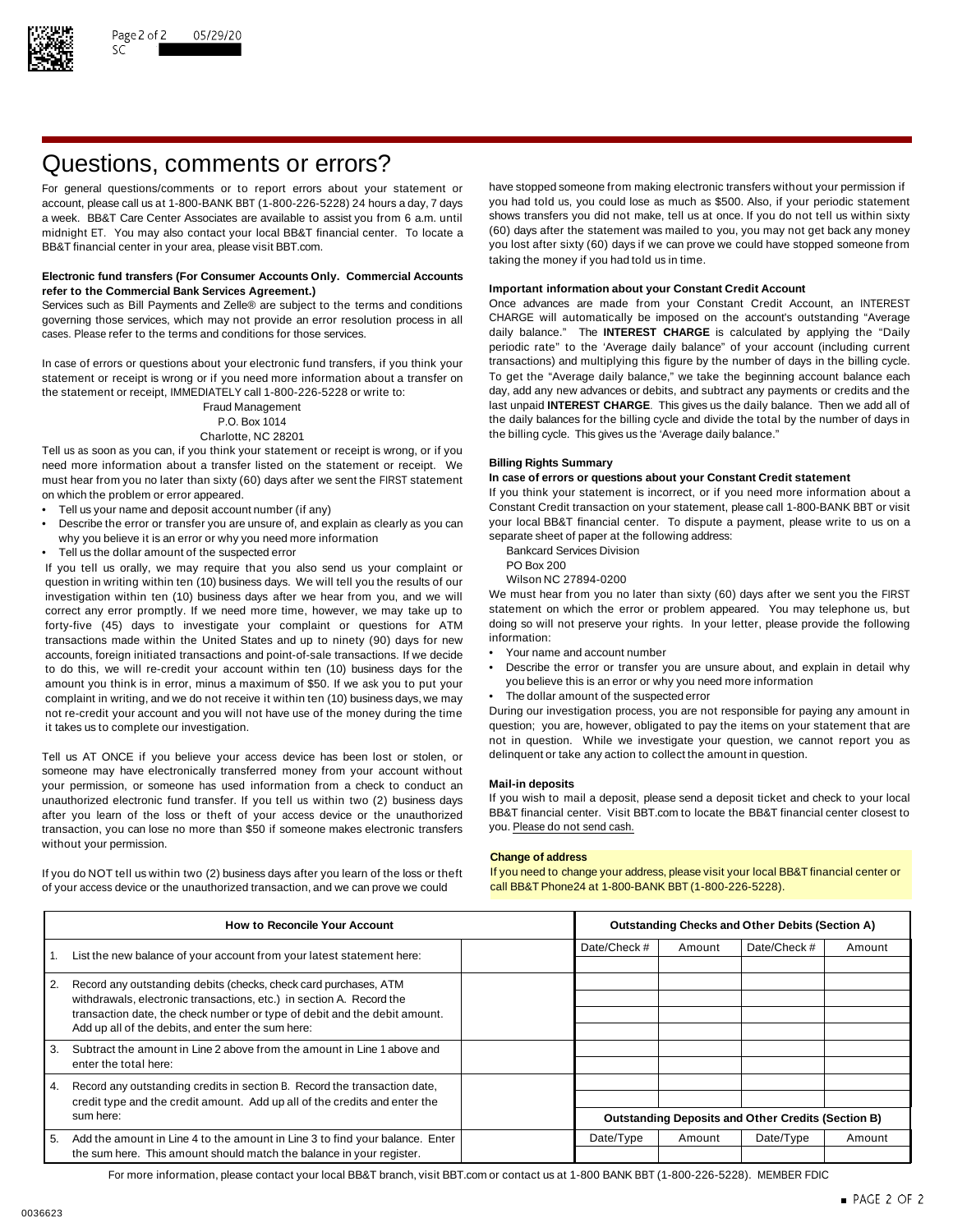

PayPal ID:<br>
coach.jason@friendsofclemsoncrew.org 5/1/20 - 5/31/20

## Statement for May 2020

Friends of Clemson Crew, Inc. 404 Rock Creek Rd 29631 Clemson

### Ξ Balance Summary (5/1/20 - 5/31/20)

|            | Available beginning | Available ending | <b>Withheld beginning</b> | Withheld ending |
|------------|---------------------|------------------|---------------------------|-----------------|
| <b>USD</b> | 179.70              | 3.887.61         | 0.00                      | $0.00$          |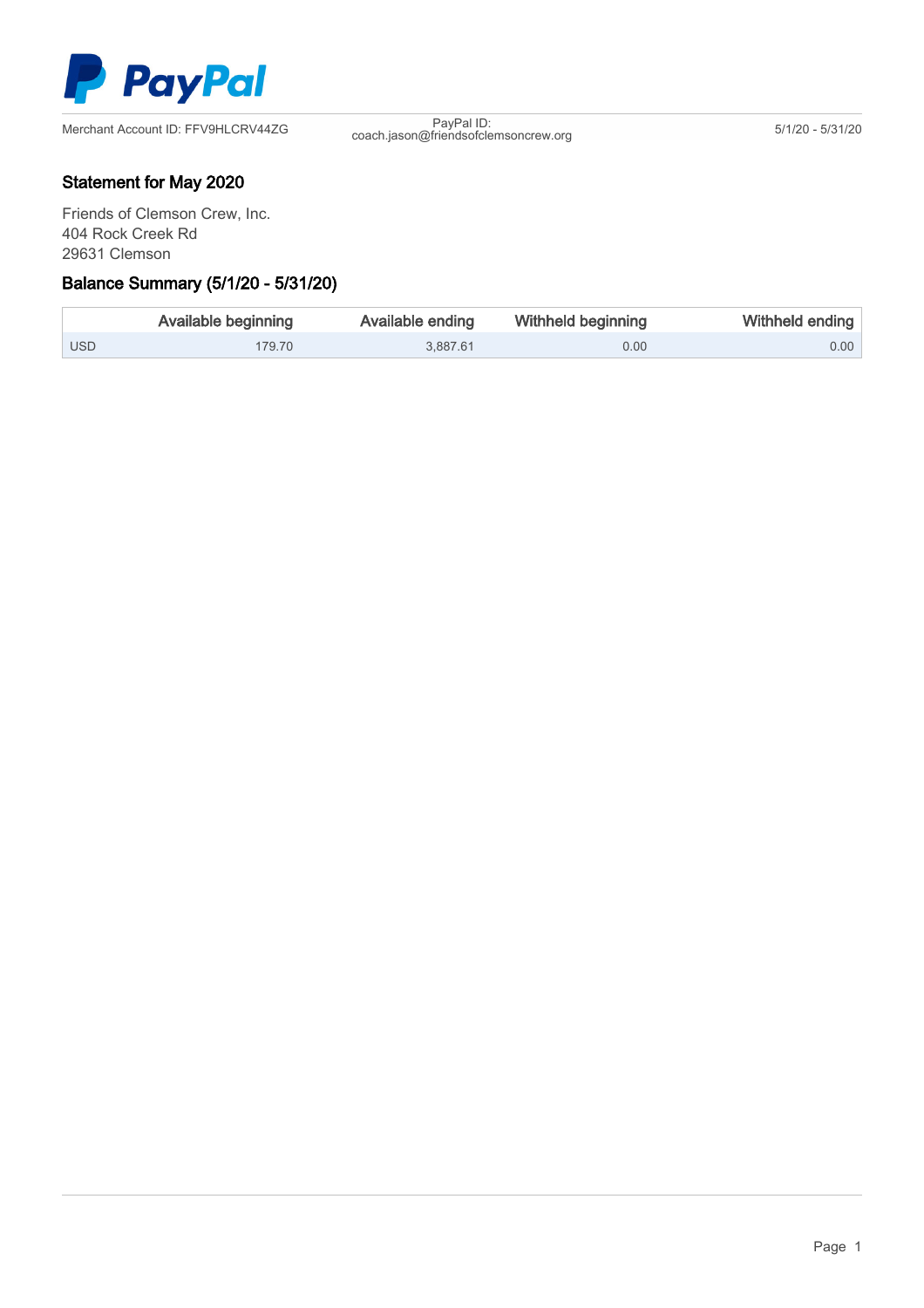

PayPal ID:<br>coach.jason@friendsofclemsoncrew.org 5/1/20 - 5/31/20

# Activity Summary (5/1/20 - 5/31/20)

|                                    | <b>USD</b> |
|------------------------------------|------------|
| <b>Beginning Available Balance</b> | 179.70     |
| Payments received                  | 3,714.37   |
| Payments sent                      | 0.00       |
| Withdrawals and Debits             | 0.00       |
| <b>Deposits and Credits</b>        | 0.00       |
| Fees                               | $-6.46$    |
| <b>Ending Available Balance</b>    | 3,887.61   |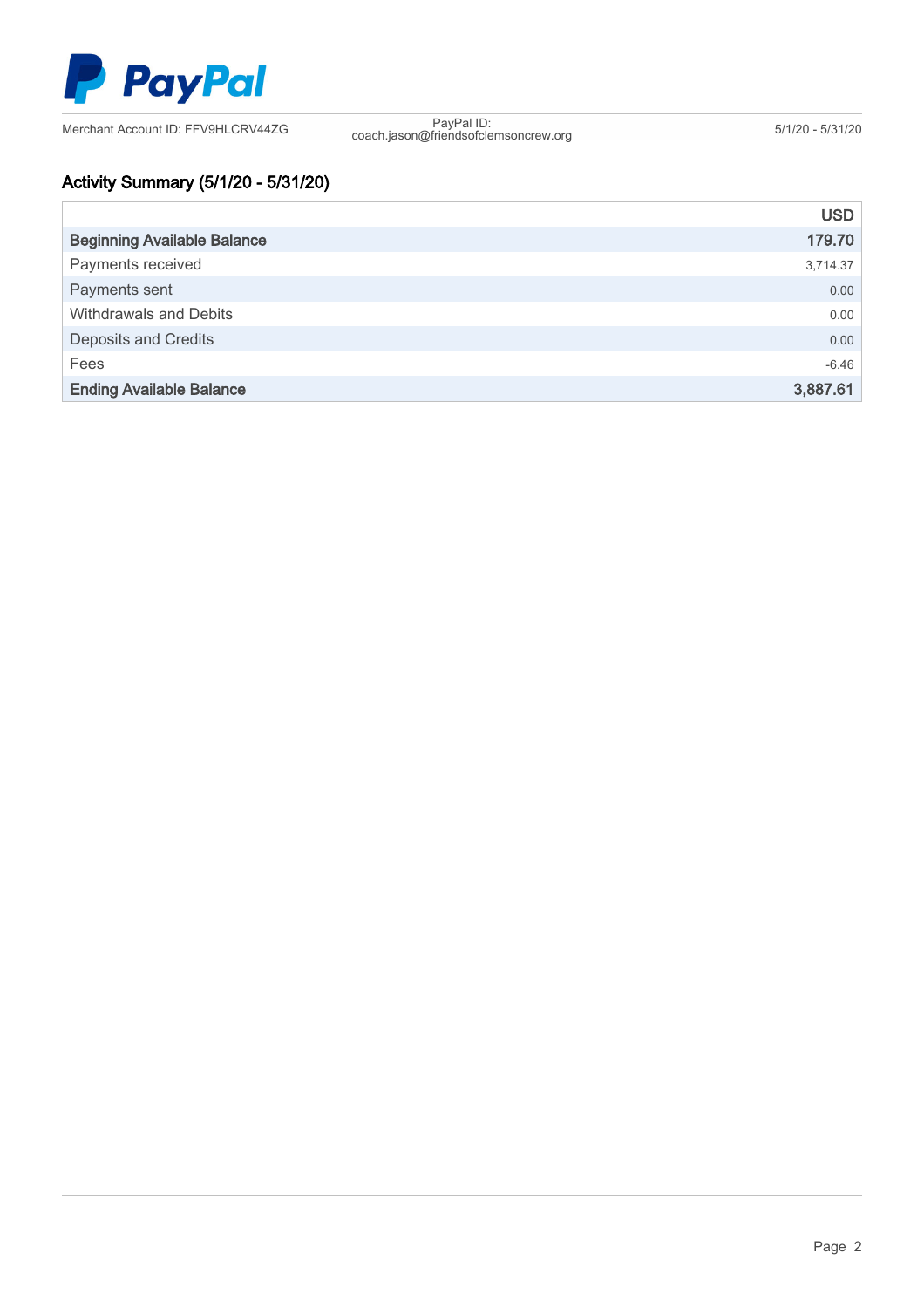

PayPal ID:<br>coach.jason@friendsofclemsoncrew.org 5/1/20 - 5/31/20

# Payments received

| <b>Description</b>          | <b>USD</b> |
|-----------------------------|------------|
| Mass Pay payment            | 3,611.00   |
| <b>Subscription Payment</b> | 103.37     |
| <b>Total</b>                | 3,714.37   |
| Fees                        |            |

| Description  | <b>USD</b> |
|--------------|------------|
| Payment Fee  | $-6.46$    |
| <b>Total</b> | $-6.46$    |